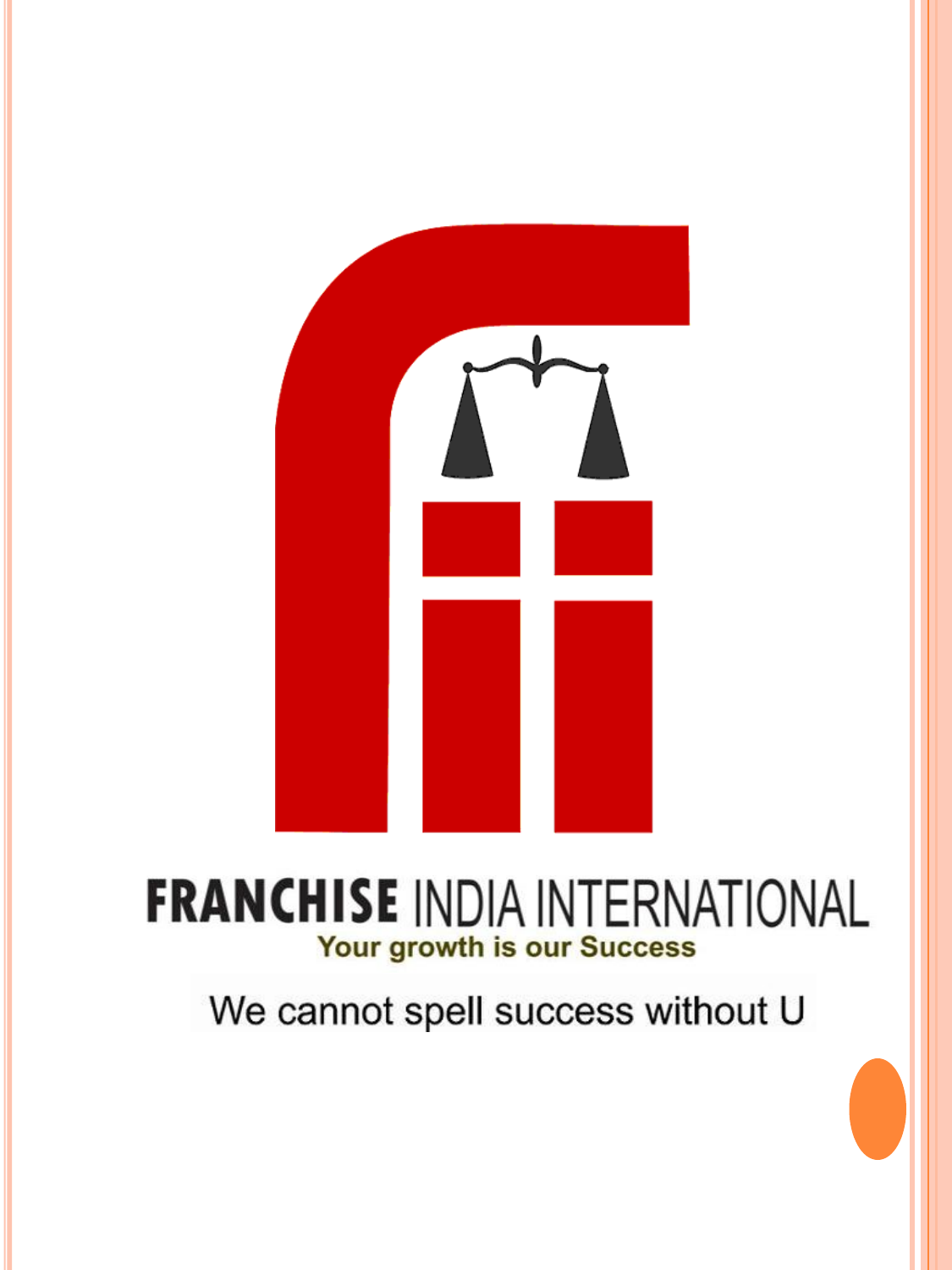www.franchiseindiaint.com invites you to be a partner in progress, considering the meaningful outreach to the desired target audience. We offer concrete solutions to the businesses – large, medium and small - to help them grow in franchise industry, develop franchise business and have a strong expansion. Advertise your business on our web portal to get access to the coming traffic of audience seeking business in franchise industry. You name it and we have it- high traffic, top ranking for many highly searched keywords - girded up to give you a competitive exposure with a difference. We have strategic alliances with other companies that target the franchise industry, conduct specific marketing campaigns and are continuously catalyzing franchising and new businesses.

Also, we provide dedicated customer support, great value advertising packages to suit all budgets and professional expertise covering every aspect of online marketing. [www.Franchiseindiaint.com](http://www.franchiseindiaint.com/) is helpful business match making site and if you wish to promote your brand or business opportunity online to thousands of prospects each month, then this is the right place to make a good start.

As theFranchiseindiaint.com will surely reach the exact target audience to cater your business need promote your brand and create opportunities for your business expansion  $\&$ extension through various ways like: -

- **o** Automated voice Dialer
- **o** IVR Calls
- **o** SMS advertising
- **o** Targeted Banner ads
- **o** E mail Advertising /E mailers
- **o** Short code services
- Virtual Number
- **o** Focused Newsletters
- **o** Sponsorships
- **S** Small Medium business website with web hosting and preferred domain name.

Franchiseindiaint.com; is not only going to be franchise biggest directory but also a dynamic online platform and a gateway, catering to national and international markets.

#### *WHY ADVERTISE WITH US*

1. High traffic www.franchise indiaint.com receives visits from genuine net surfers (as well as quality traffic) every day.

2. We promise you the most beneficial returns. Our advertising tariffs are most reasonably priced in relation to the web traffic that we will be tapping. So you will receive an appreciate return on the investment that you will be providing us.

3. Advertising with us will help you, your product and your site to directly benefit from the exposure.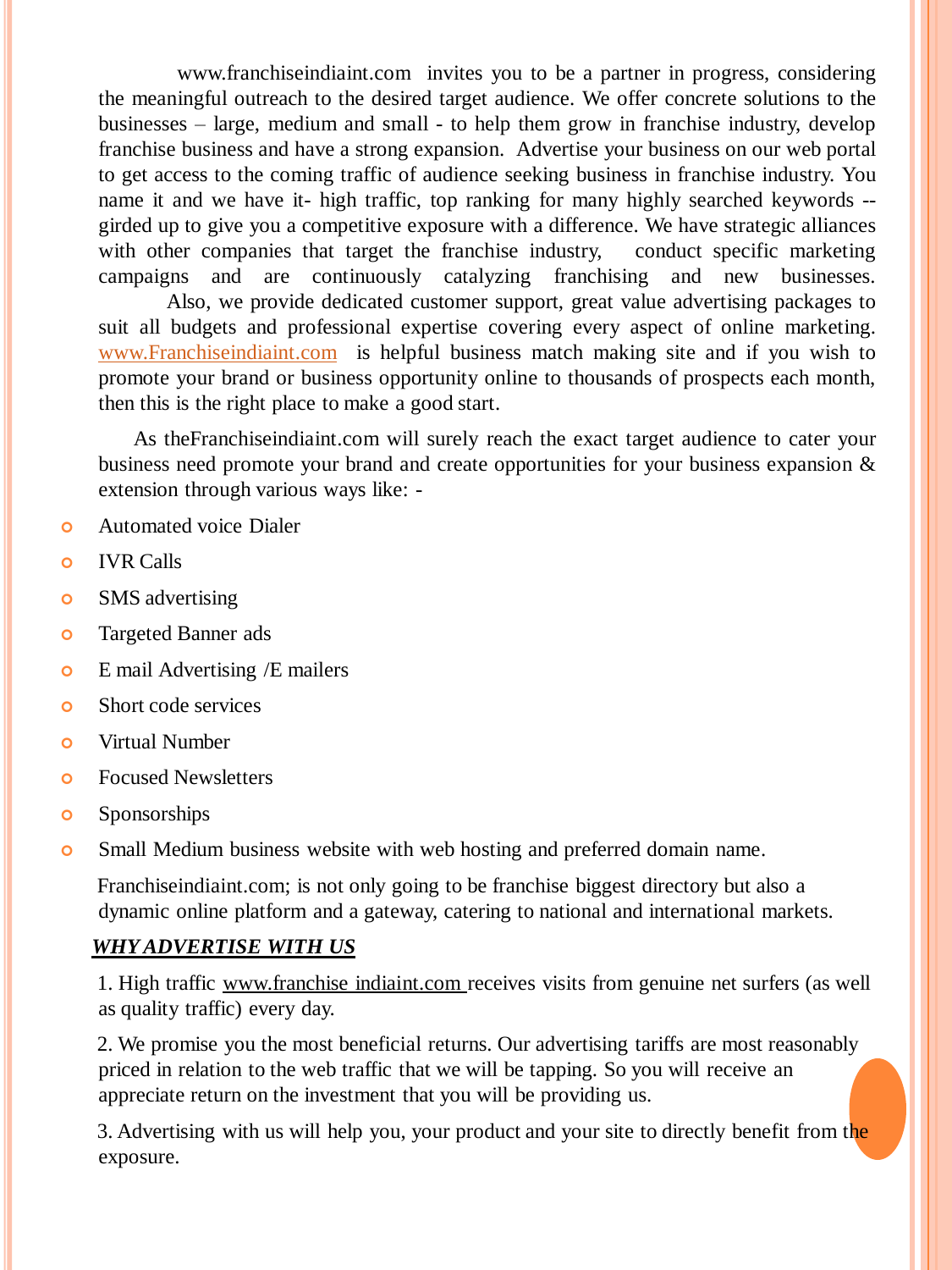## **Tariff with effect from 09TH Oct, 2013:**

If you're a franchisor, you can get listed on our site. Your franchise concept/Facts will be seen by unique visitors. You can choose any of the different options:

### **HOME PAGE ADVERTISING OPTIONS**

| <b>Category</b>                      | <b>Price per Month</b>               |
|--------------------------------------|--------------------------------------|
| Top Strip Banner (Login):            | INR 80,000/ as per current USD rate  |
| <b>Top Business Opportunities:</b>   | INR 50,000/ as per current USD rate  |
| <b>Featured Franchise Companies:</b> | INR 25,000/ as per current USD rate  |
| Franchise & Business opportunities:  | INR 15,000// as per current USD rate |

#### **AUGMENT YOUR CONTRIBUTION:**

E mail Blasts (single shot) 80,000 INR/ as per current USD rate

#### **DIRECTORY LISTING PROGRAM:**

The directory listing is most searched zone of our website, Free Directory Listing, A brief introduction about your company will be listed free of Cost.

#### **PREMIUM DIRECTORY LISTING:**

100% Premium under Category first page

Logo, profile & essentials of your company will be listed as per the following:

Pricing: 1 Month: INR 20,000 as per current USD rate

Turn your ambition into action, Speak to our expert advisor for your potential new business opportunities and how you can use our services to get result.

Franchise India International is the perfect place to begin your **new business** search or finalize your decision making process.